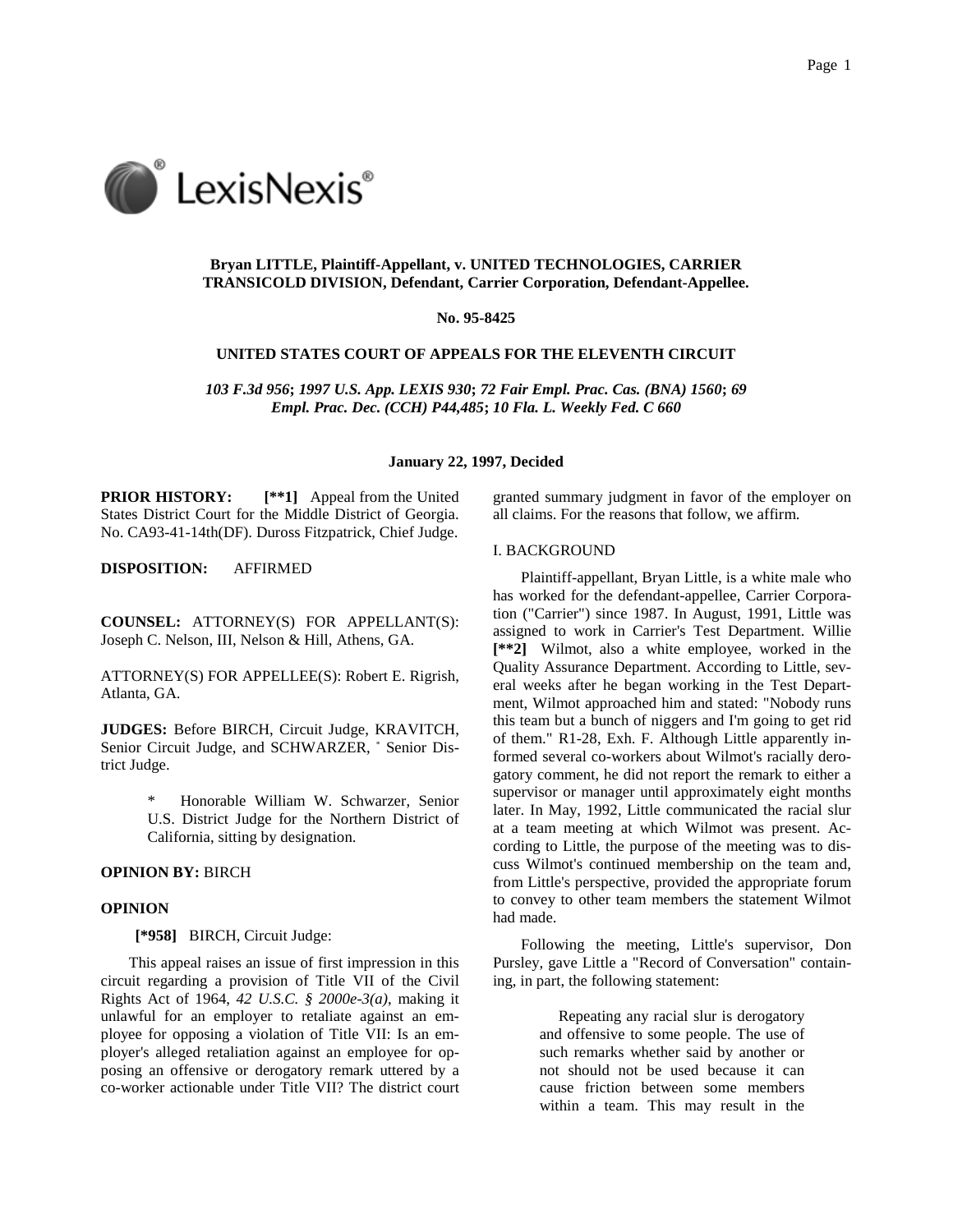**[\*\*3]** team not being able to function in a team environment.

R1-28, Exh. D. Wilmot also received a similar document informing him that regardless of whether he had made the comment that gave rise to Little's accusation, Carrier would not tolerate racially offensive speech. Little contends that he was harassed continually from this point forward in retaliation for having complained about Wilmot's conduct. Specifically, he alleges that he was under constant surveillance from his supervisors, subjected to closer scrutiny and criticism, and occasionally given menial tasks to perform.<sup>1</sup>

> 1 In his complaint, Little also stated that he attended and spoke at a picnic in August, 1992, held to discuss the treatment of black employees at Carrier. Little alleged that Carrier further retaliated against him for his participation in that meeting by denying him a promotion. The denial of the promotion, however, is not argued as part of this appeal.

In his amended complaint, Little alleged that Carrier had discriminated **[\*\*4]** against him because of his opposition to the tolerance of racial slurs at the company, in violation of Title VII, the Civil Rights Act of 1991, and *42 U.S.C. § 1981*. The district court granted summary judgment in favor of Carrier after finding that Little had failed to establish a **[\*959]** prima facie case of discrimination. In reaching this conclusion, the court determined that (1) one isolated comment does not constitute an unlawful employment practice, and (2) Little had not been subjected to an adverse employment action within the meaning of Title VII.

## II. DISCUSSION

We review *de novo* the district court's order granting summary judgment. *Jameson v. Arrow, 75 F.3d 1528, 1531 (11th Cir.1996)*. Summary judgment is appropriate where there is no genuine issue of material fact. *Fed.R.Civ.P. 56(c)*. Where the record taken as a whole could not lead a rational trier of fact to find for the nonmoving party, there is no genuine issue for trial. *Matsushita Elec. Indus. Co. v. Zenith Radio Corp., 475 U.S. 574, 587, 106 S. Ct. 1348, 1356, 89 L. Ed. 2d 538 (1986)*. On a motion for summary judgment, we must review the record, and all its inferences, in the light most favorable to the nonmoving **[\*\*5]** party. *United States v. Diebold, Inc., 369 U.S. 654, 655, 82 S. Ct. 993, 994, 8 L. Ed. 2d 176 (1962)* (per curiam).

A. Title VII

Under Title VII, it is an unlawful employment practice for an employer to discriminate against an employee "because he has opposed any practice made an unlawful employment practice by this subchapter, or because he has made a charge, testified, assisted, or participated in any manner in an investigation, proceeding, or hearing under this subchapter." *42 U.S.C. § 2000e-3(a)*. As with a discriminatory treatment claim, a plaintiff alleging a retaliation claim under Title VII must begin by establishing a prima facie case; the plaintiff must show that (1) she engaged in statutorily protected activity, (2) an adverse employment action occurred, and (3) the adverse action was causally related to the plaintiff's protected activities. *Coutu v. Martin County Bd. of County Comm'rs, 47 F.3d 1068, 1074 (11th Cir.1995)* (per curiam).

Having reviewed the record, we conclude that Little has failed to establish the first element of his prima facie case alleging retaliatory discrimination; that is, he has failed to show that he engaged in a statutorily protected **[\*\*6]** activity. We note, at the outset, that only the Ninth Circuit has addressed the question at issue before us: Whether the expression of opposition to a single comment by one co-worker to another can constitute opposition to an unlawful employment practice as a matter of law. In *Silver v. KCA, Inc., 586 F.2d 138 (9th Cir.1978)*, the plaintiff objected to a racially derogatory remark uttered by a co-worker, demanded and received an apology from the same co-worker, and subsequently was fired. In finding that the plaintiff had failed to establish a prima facie case of retaliatory discharge under Title VII, the Ninth Circuit resolved that the opposition of an employee to a co-worker's own individual act of discrimination "does not fall within the protection of [Title VII]." *Id. at 142*.

We agree with the Ninth Circuit's disposition of *Silver,* a case factually similar to the one at hand. As stated by that court,

> by the terms of the statute ... not every act by an employee in opposition to racial discrimination is protected. The opposition must be directed at an unlawful employment practice of an employer, not an act of discrimination by a private individual.

**[\*\*7]** *Id. at 141*. We previously have held that in order to hold an employer responsible under Title VII for a hostile environment created by a supervisor or co-worker, a plaintiff must show that the employer knew or should have known of the harassment in question and failed to take prompt remedial action. *Splunge v. Sho-*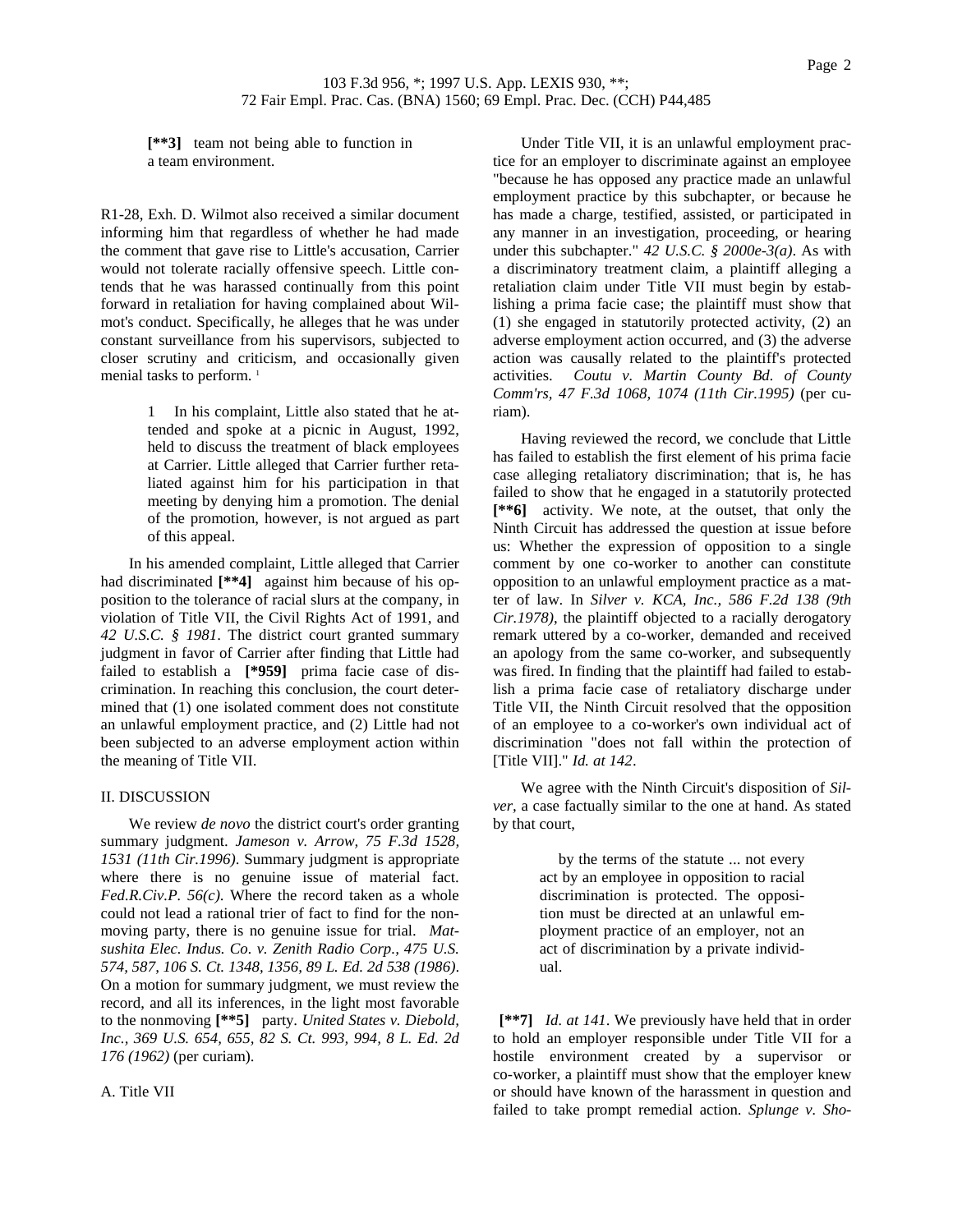*ney's, Inc., 97 F.3d 488, 490 (11th Cir.1996)*. *See also Silver, 586 F.2d at 142* ("Even a continuing course of racial harassment by a co-employee cannot be imputed to the employer unless the latter both knows of it and fails to take remedial action.") Here, Little's opposition to the racial remark uttered by Wilmot, a co-worker, is protected conduct within the parameters of the statute only if Wilmot's conduct can be attributed to Carrier. Based on the facts of this case, we conclude that Wilmot's racially offensive comment alone is not attributable to Carrier and, accordingly, Little's opposition **[\*960]** to the remark did not constitute opposition to an unlawful employment practice.

Little argues that even if Wilmot's comment, either in fact or in law, does not constitute an unlawful employment practice, he nonetheless can make out a prima facie case by showing that **[\*\*8]** he reasonably believed that he was opposing a violation of Title VII by his employer. We previously have recognized that a plaintiff can establish a prima facie case of retaliation under the opposition clause of Title VII if he shows that he had a good faith, reasonable belief that the employer was engaged in unlawful employment practices. *See Rollins v. State of Fla. Dept. of Law Enforcement, 868 F.2d 397, 400 (11th Cir.1989)*. It is critical to emphasize that a plaintiff's burden under this standard has both a subjective and an objective component. A plaintiff must not only show that he *subjectively* (that is, in good faith) believed that his employer was engaged in unlawful employment practices, but also that his belief was *objectively* reasonable in light of the facts and record presented. It thus is not enough for a plaintiff to allege that his belief in this regard was honest and bona fide; the allegations and record must also indicate that the belief, though perhaps mistaken, was objectively reasonable.

A plaintiff, therefore, need not prove the underlying discriminatory conduct that he opposed was actually unlawful in order to establish a prima facie case and overcome **[\*\*9]** a motion for summary judgment; such a requirement "would not only chill the legitimate assertion of employee rights under Title VII but would tend to force employees to file formal charges rather than seek conciliation of informal adjustment of grievances." *Sias v. City Demonstration Agency, 588 F.2d 692, 695 (9th Cir.1978)*. *See also Payne v. McLemore's Wholesale & Retail Stores, 654 F.2d 1130, 1140 (5th Cir. Unit A Sept. 1981)*, *cert. denied, 455 U.S. 1000, 102 S. Ct. 1630, 71 L. Ed. 2d 866 (1982)* ("To effectuate the policies of Title VII and to avoid the chilling effect that would otherwise arise, we are compelled to conclude that a plaintiff can establish a prima facie case of retaliatory discharge under the opposition clause of [Title VII] if he shows that he had a reasonable belief that the employer was engaged in unlawful employment practices.") $2$ 

2 In *Bonner v. City of Prichard, 661 F.2d 1206 (11th Cir.1981)* (en banc), this circuit adopted as binding precedent all decisions of the former Fifth Circuit rendered prior to October 1, 1981).

**[\*\*10]** In light of the facts of this case, however, we find Little's assertion that he reasonably believed Wilmot's comment to be a violation of Title VII by Carrier to be implausible at best. As noted above, Little never voiced his concern over Wilmot to a supervisor or management-level employee at Carrier and reported the comment for the first time in a team meeting held approximately eight months after the remark was made. The record indicates that no rational jury could find Little's belief that his opposition to Wilmot's racist remark constituted opposition to an unlawful employment practice to be objectively reasonable. As a result, although we acknowledge that a plaintiff conceivably could prevail on his retaliation claim notwithstanding the fact that the practice he opposed was not unlawful under Title VII, such a circumstance is not presented in this case. We conclude not only that Little's opposition to Wilmot's racially derogatory comment did not constitute opposition to an unlawful employment practice as a matter of law, but also that, based on the particularized facts of this case, Little did not have an objectively reasonable belief that he was opposing an unlawful employment **[\*\*11]** practice.

B. *42 U.S.C. § 1981*

In the complaint, Little alleged that the same facts that formed the basis of his Title VII retaliation claim also gave rise to a violation of *42 U.S.C. § 1981*. That statutory provision states, in pertinent part:

> All persons within the jurisdiction of the United States shall have the same right in every State and Territory to make and enforce contracts, to sue, be parties, give evidence, and to the full and equal benefit of all laws and proceedings for the security of persons and property as is enjoyed by white citizens, and shall be subject to like punishment, pains, penalties, taxes, liens, **[\*961]** and exactions of every kind, and to no other.

*42 U.S.C. § 1981(a)*. In its order, the district court did not conduct a separate analysis of Little's Title VII and *section 1981* claims and, in granting summary judgment in favor of Carrier, applied the same principles regarding the requisite elements of a prima facie case to both causes of action. Similarly, Little makes no legal distinction on appeal between his Title VII and *section 1981* claims.